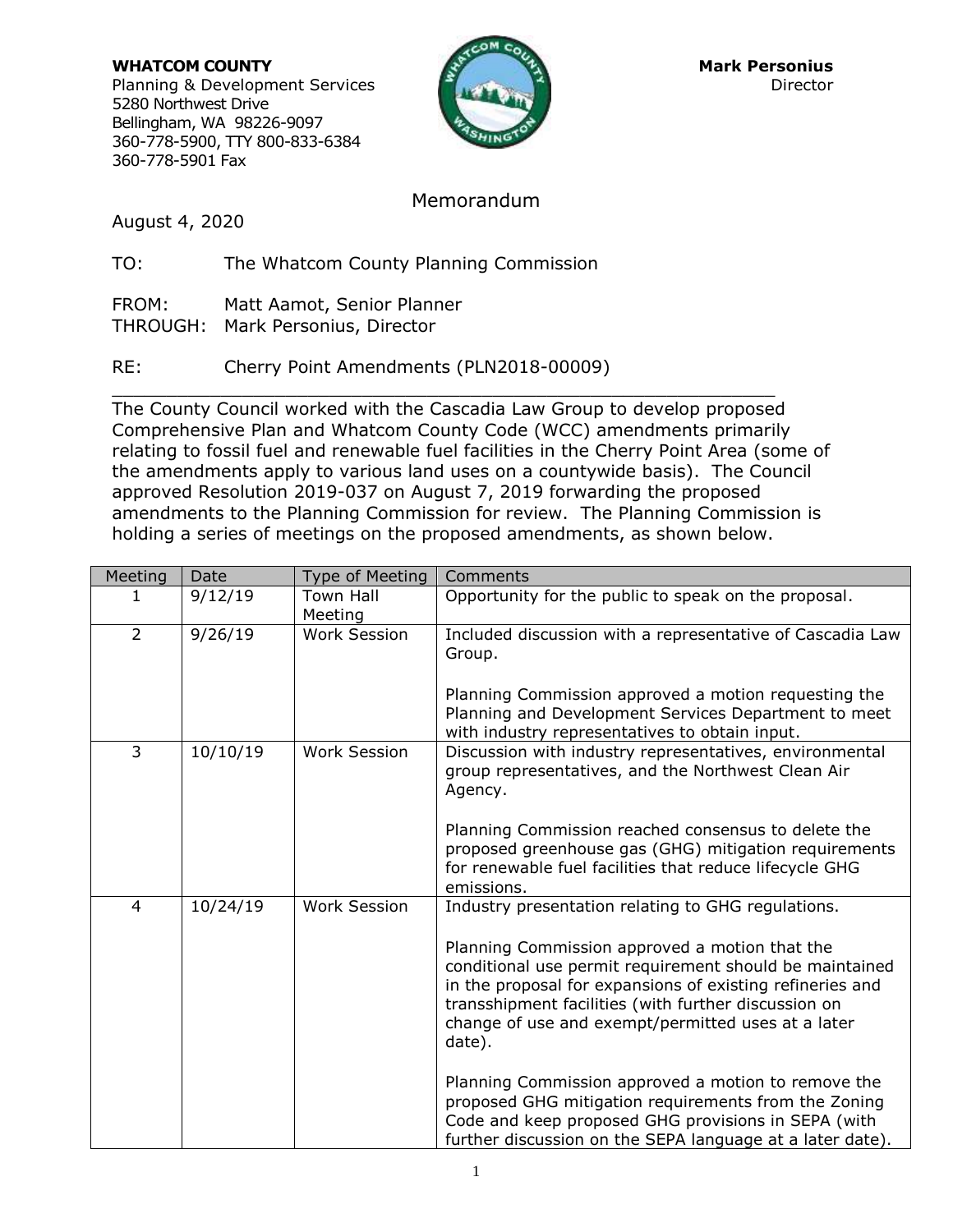| 5              | 11/14/19 | <b>Work Session</b> | Industry presentation relating to insurance.                                                                                                                                                                                                                                                                                                                                                                                                                                                                                                                                                                                                                                                                                                                                                                                                                                                   |
|----------------|----------|---------------------|------------------------------------------------------------------------------------------------------------------------------------------------------------------------------------------------------------------------------------------------------------------------------------------------------------------------------------------------------------------------------------------------------------------------------------------------------------------------------------------------------------------------------------------------------------------------------------------------------------------------------------------------------------------------------------------------------------------------------------------------------------------------------------------------------------------------------------------------------------------------------------------------|
|                |          |                     | Planning Commission approved a motion to insert the<br>following language in proposed WCC 22.05.125: "Permit<br>applicant to provide proof of insurance naming Whatcom<br>County as additional insured." The remainder of the<br>insurance language was deleted.<br>Planning Commission approved a motion to retain the<br>term "expansion" of existing refineries and transshipment<br>facilities in the conditional use section and other sections<br>of the code.                                                                                                                                                                                                                                                                                                                                                                                                                           |
| 6              | 12/12/19 | <b>Work Session</b> | Planning Commission approved a motion to recommend<br>that new fossil fuel refineries be a prohibited use in the<br>Heavy Impact Industrial zone (proposed WCC<br>20.68.204).<br>Planning Commission approved a motion that new<br>renewable fuel refineries or renewable fuel transshipment<br>facilities be allowed as a permitted use in the Heavy<br>Impact Industrial zone (proposed WCC 20.68.159 in the<br>conditional use section of the code would be deleted and<br>these uses would be moved to the permitted use<br>section).                                                                                                                                                                                                                                                                                                                                                      |
| $\overline{7}$ | 1/16/20  | <b>Work Session</b> | Planning Commission approved a motion to move<br>expansion of renewable fuel facilities from conditional use<br>to permitted use, as long as the expansion is for the<br>increased production of renewable fuels.<br>Planning Commission approved motions to amend<br>proposed WCC 20.68.153 relating to expansion of<br>existing legal fossil fuel refineries or transshipment<br>facilities. The motions define what activities constitute an<br>"expansion" and when a conditional use permit is<br>required.                                                                                                                                                                                                                                                                                                                                                                               |
| 8              | 1/30/20  | <b>Work Session</b> | Planning Commission approved motions to:<br>Amend proposed WCC 20.68.153 relating to<br>expansion of existing legal fossil fuel refineries or<br>transshipment facilities. The motions further<br>define what activities constitute an "expansion"<br>that requires a conditional use permit.<br>Amend proposed WCC 20.68.153 by removing the<br>following from the conditional use permit approval<br>criteria: "Demonstration that the proposal will<br>retain or add living-wage jobs or contribute to the<br>Whatcom County economy."<br>Add a definition of "Maximum Atmospheric Crude<br>$\bullet$<br>Distillation Capacity" to the Zoning Code (WCC<br>$20.97$ ).<br>Delete proposed WCC 20.74.110 relating to<br>Change of Use.<br>Amend proposed WCC 20.68.068 relating to<br>permitted uses in the Heavy Impact Industrial<br>Zone.<br>Amend proposed WCC 16.08.090, relating to the |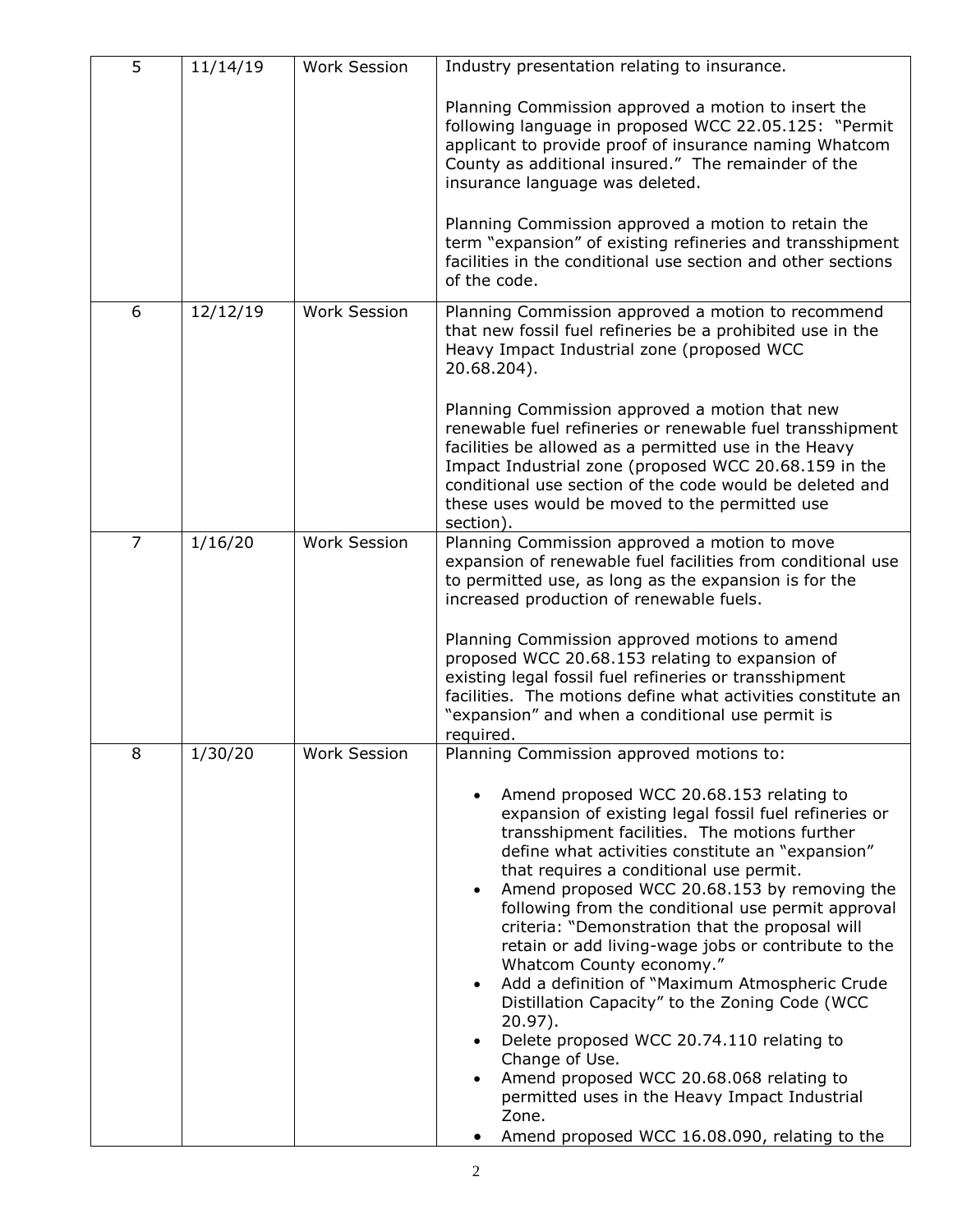|    |                      |                     | SEPA worksheet for fossil and renewable fuel<br>facilities, by removing the reference to the Climate                                                                                                                                                                                                                                                                                                                                                                                                                                                                                                                                                                                                                                                                                                                                                                                                                                                                                                                                                                       |
|----|----------------------|---------------------|----------------------------------------------------------------------------------------------------------------------------------------------------------------------------------------------------------------------------------------------------------------------------------------------------------------------------------------------------------------------------------------------------------------------------------------------------------------------------------------------------------------------------------------------------------------------------------------------------------------------------------------------------------------------------------------------------------------------------------------------------------------------------------------------------------------------------------------------------------------------------------------------------------------------------------------------------------------------------------------------------------------------------------------------------------------------------|
|    |                      |                     | Impact Advisory Committee.                                                                                                                                                                                                                                                                                                                                                                                                                                                                                                                                                                                                                                                                                                                                                                                                                                                                                                                                                                                                                                                 |
| 9  | 2/27/20              | <b>Work Session</b> | Planning Commission approved motions to:                                                                                                                                                                                                                                                                                                                                                                                                                                                                                                                                                                                                                                                                                                                                                                                                                                                                                                                                                                                                                                   |
|    | March,<br>April, and |                     | Amend proposed WCC 16.08.090 to state that the<br>SEPA Responsible Official will consult with the<br>Planning Commission when preparing or updating<br>the worksheet for fossil and renewable fuel<br>facilities.<br>Accept the staff proposed changes in Exhibit A<br>$\bullet$<br>(Comprehensive Plan amendments).<br>Amend Comprehensive Plan Policy 2CC-16 by<br>$\bullet$<br>removing the reference to the Prosecuting<br>Attorney as a person who should give notice to the<br>County Council of fossil or renewable fuel facility<br>applications and documents.<br>Amend Comprehensive Plan Policy 2CC-17 to<br>$\bullet$<br>"Allow existing operations or maintenance of<br>existing fossil-fuel related facilities operating at<br>levels as of $2020.$ ".<br>Insert a new Policy 2CC-18 allowing the on-going<br>$\bullet$<br>operation, maintenance, repair, certain<br>modifications, safety and environmental<br>improvements, and regulatory compliance projects<br>at existing facilities.<br>Work sessions cancelled because of the COVID-19<br>pandemic. |
| 10 | May<br>6/25/20       | <b>Work Session</b> | Planning Commission approved motions to:                                                                                                                                                                                                                                                                                                                                                                                                                                                                                                                                                                                                                                                                                                                                                                                                                                                                                                                                                                                                                                   |
|    |                      |                     | Accept Exhibit A (Comprehensive Plan<br>$\bullet$<br>amendments) as previously amended by the<br>Planning Commission, with the proposed staff<br>change.<br>Accept Exhibit B (SEPA Code Amendments) as<br>previously amended by the Planning Commission,<br>with the proposed staff changes, and several other<br>changes by the Commission. One Commission<br>change modified the definition of "Facility"<br>Emissions."<br>Accept Exhibit C (Zoning Code Amendments) as<br>$\bullet$<br>previously amended by the Planning Commission,<br>with the proposed staff changes, and several other<br>changes by the Commission.<br>Accept Exhibit D (Project Permit Procedure Code<br>$\bullet$<br>Amendments) as previously amended by the<br>Planning Commission, with the proposed staff<br>changes.<br>The Commission will review the Exhibits at the next<br>meeting to ensure they are ready for a public hearing.                                                                                                                                                     |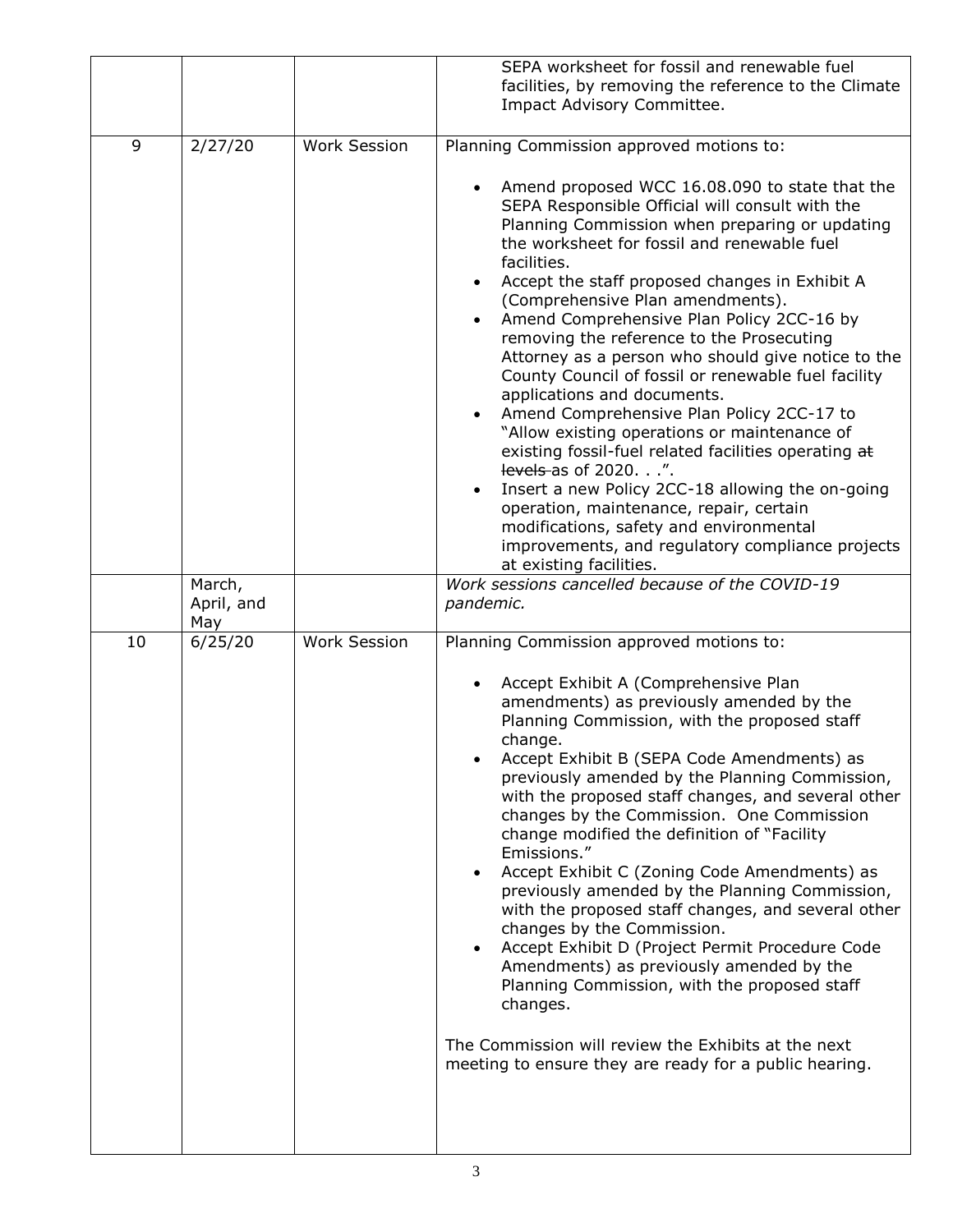| 11 | 7/9/20  | <b>Work Session</b>   | Planning Commission approved motions to:                                                                                                                                                                                                                                                                                                                                                                                                                                                                                                                                                                                                                                                                                                                                                                                                                                                                                                                                                                                                                                                                                                                                                                                                                                                                                                                |
|----|---------|-----------------------|---------------------------------------------------------------------------------------------------------------------------------------------------------------------------------------------------------------------------------------------------------------------------------------------------------------------------------------------------------------------------------------------------------------------------------------------------------------------------------------------------------------------------------------------------------------------------------------------------------------------------------------------------------------------------------------------------------------------------------------------------------------------------------------------------------------------------------------------------------------------------------------------------------------------------------------------------------------------------------------------------------------------------------------------------------------------------------------------------------------------------------------------------------------------------------------------------------------------------------------------------------------------------------------------------------------------------------------------------------|
|    |         |                       | Amend proposed WCC 16.08.175.C, the<br>definition of "Facility Emissions," by removing<br>renewable fuel facilities from the definition.<br>Amend proposed WCC 20.68.068 by adding<br>certain pipelines to a list of permitted uses in<br>the Heavy Impact Industrial zoning district.<br>Amend proposed WCC 20.68.153, the<br>conditional use provisions for fossil fuel<br>facility expansions, by adding a clause that<br>the County decision maker may impose a<br>condition that relevant leases and<br>state/federal permitting requirements must<br>be obtained prior to site preparation or<br>construction activities.<br>Amend proposed WCC 20.88.130(3), a major<br>project permit approval criterion, by<br>indicating that prior to commencement of site<br>preparation or construction activities<br>necessary leases, permit consultations, and<br>authorizations must be obtained.<br>Amend WCC 20.88.140, major project permit<br>provisions relating to permit conditioning, by<br>adding a clause that the County decision<br>maker may impose a condition that relevant<br>leases and state/federal permitting<br>requirements must be obtained prior to site<br>preparation or construction activities.<br>Planning Commission approved a motion affirming that<br>Exhibits A-D are ready for SEPA Review and a public<br>hearing. |
| 12 | 8/13/20 | <b>Public Hearing</b> |                                                                                                                                                                                                                                                                                                                                                                                                                                                                                                                                                                                                                                                                                                                                                                                                                                                                                                                                                                                                                                                                                                                                                                                                                                                                                                                                                         |

At the August 13, 2020 public hearing, the Planning Commission will hear public testimony relating to the proposed amendments and may make final recommendations to the County Council on:

- o Exhibit A Amending Whatcom County Comprehensive Plan Chapter 2 (Land Use).
- o Exhibit B Amending the State Environmental Policy Act (SEPA) code (WCC 16.08).
- o Exhibit C Amending the Light Impact Industrial District, Heavy Impact Industrial District, Cherry Point Industrial District, Major Project Permits, and Definitions chapters of the Whatcom County Zoning Code (Title 20).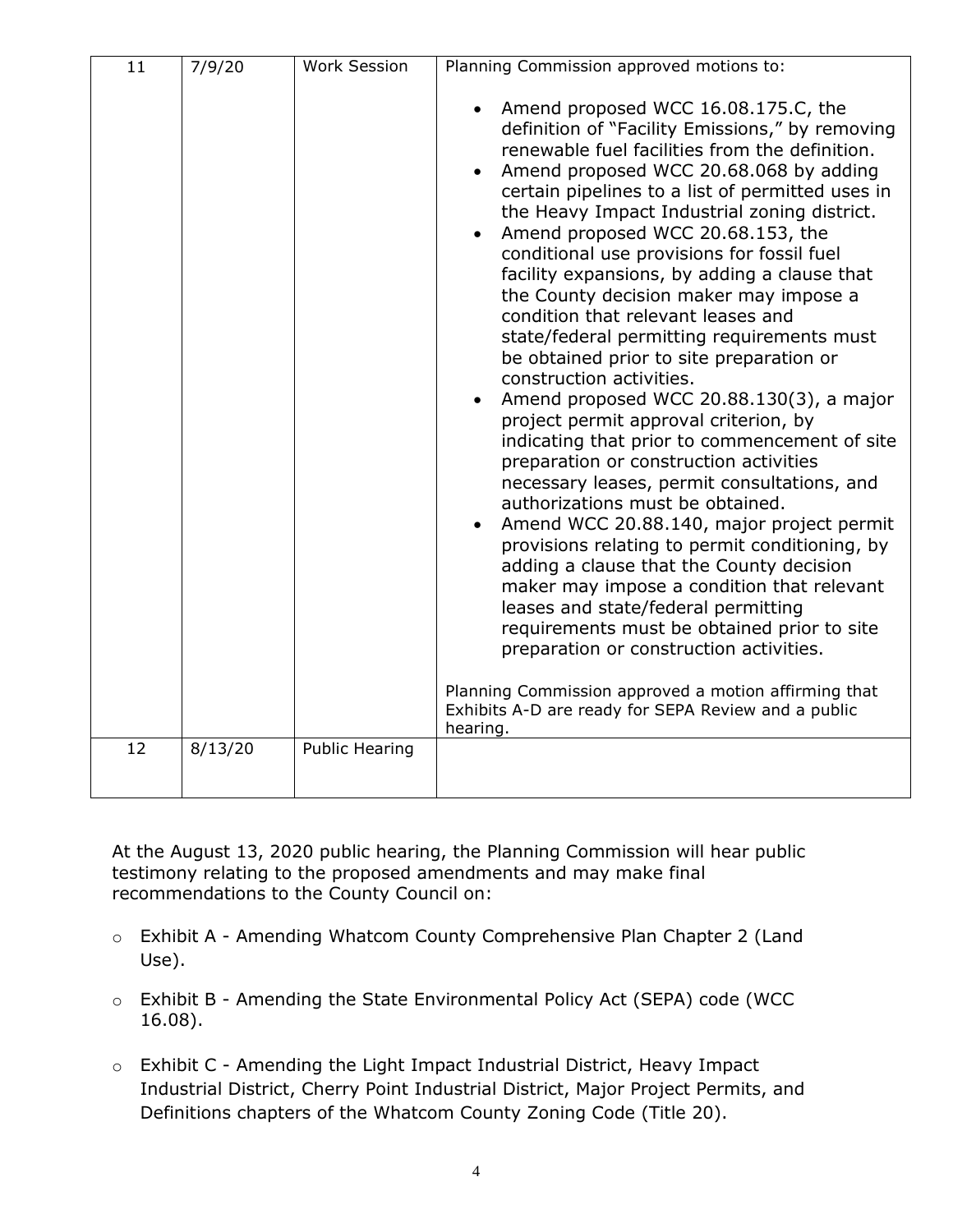- o Exhibit D Amending the Project Permit Procedures (WCC 22.05).
- o Findings of Fact and Reasons for Action

## **Draft Exhibits and Findings**

Exhibits A, B, C, and D, as amended by the Planning Commission on July 9, and the draft Findings of Fact and Reasons for Action are attached. Planning Commission recommended changes from previously adopted language are shown with underlining and strikethroughs in the Exhibits. Planning Commission changes that differ from the County Council draft (Resolution 2019-037) are also shown in yellow.

The packet also includes a joint Industry/RE Sources proposal submitted on August 3, 2020 (hereinafter "joint proposal"). The joint proposal was submitted in lieu of submitting a definition of "Value Added Processing" used in proposed WCC 20.68.153.D (which is deleted in the joint proposal).

Staff has three comments relating to the joint proposal:

1. **Conditional Use Permit Requirements** - The joint proposal would continue to require a conditional use permit for fossil fuel facility development that "Cumulatively increases the maximum transshipment capacity of the facility by more than 10,000 barrels (or 420,000 gallons) per day" (proposed WCC 20.68.153.B). However, the joint proposal would no longer require a conditional use permit for development that "Cumulatively increases the maximum transshipment capacity of unrefined fossil fuels from the facility by more than 10,000 barrels (or 420,000 gallons) per day" (proposed WCC 20.68.153.C). Therefore, a conditional use permit would be required if the overall fossil fuel transshipment capacity increased by more than 10,000 barrels per day. However, the increased shipment of unrefined fossil fuels would not be subject to this same requirement. Theoretically, under the joint proposal, a refinery could convert its entire refined fossil fuel transshipment capacity to unrefined fossil fuel transshipment capacity (plus another 10,000 barrels per day) without a conditional use permit. This may significantly change the intent of the current recommendations.

*Possible Modification to Joint Proposal:* Restore WCC 20.68.153.C.

2. **Allowed Uses in Prohibited Use Section** – The joint proposal would set forth certain accessory uses in the "Prohibited Uses" section of the code (proposed WCC 20.68.205) instead of the "Accessory Uses" section. Although County Code typically does not use this approach, it's not a major issue.

*Possible Modification to Joint Proposal:* Move the text relating to accessory uses to the "Accessory Uses" section of the Heavy Impact Industrial Zone.